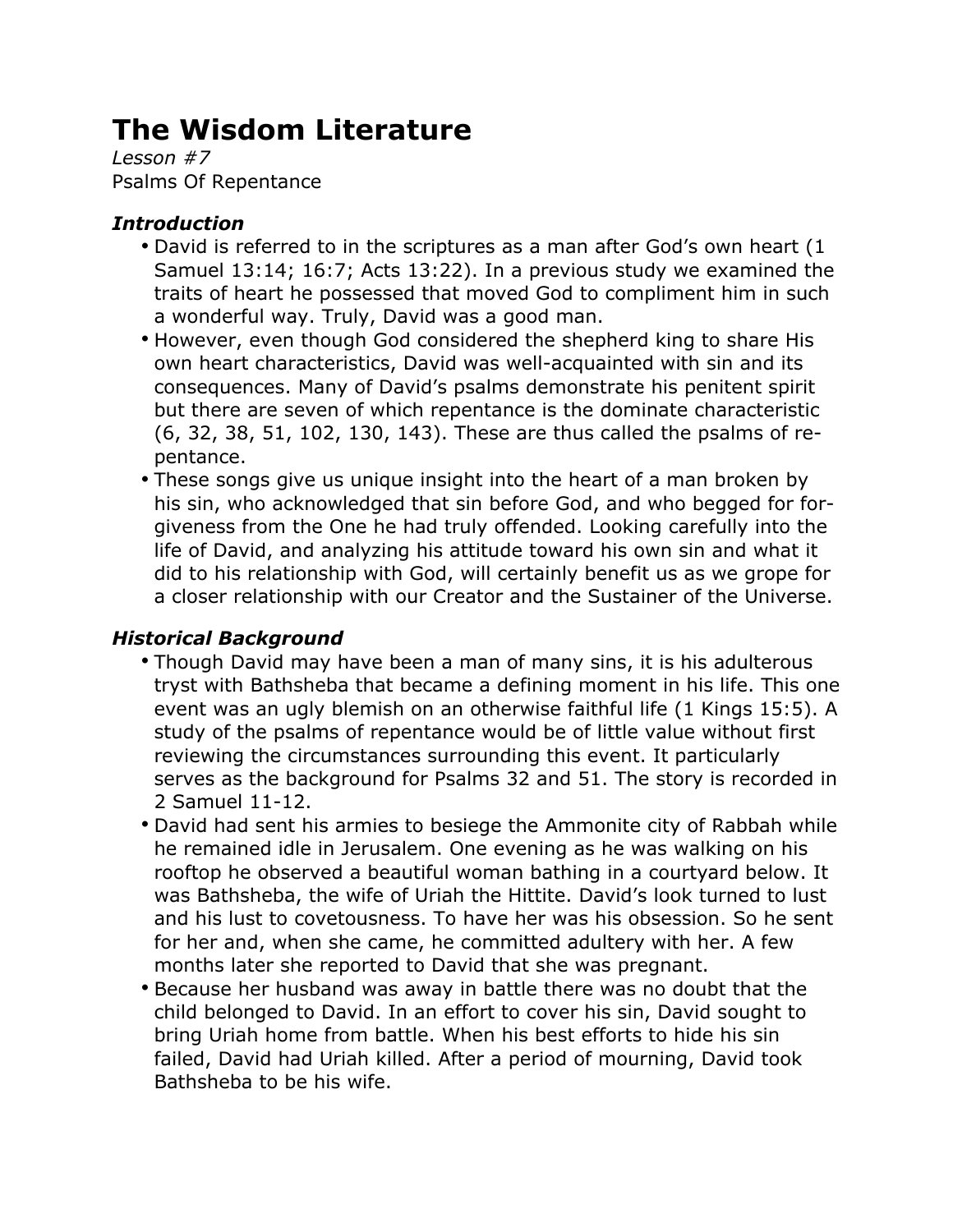- David lived with his sin for about a year -- perhaps trying to deny it, perhaps excusing it, perhaps trying to justify what he did -- until God sent Nathan the prophet to confront him. "You are the man!" were Nathan's words. They pierced the king to the heart and he confessed, "I have sinned against the Lord" (2 Samuel 12:13). The penalty for David's sin was threefold (2 Samuel 12:10-14):
	- The sword would never depart from his house.
	- Evil would be raised up against David from his own household.
	- The child that Bathsheba bore to David would die.
- The child became very sick. "David fasted and went and lay all night on the ground" (2 Samuel 12:15-16). This continued for seven days until finally the child died (2 Samuel 12:18). These facts particularly need to be remembered as one reads David's songs of repentance. David's subsequent behavior and a reading of his psalms leaves no doubt in the mind of the honest inquirer that his repentance was genuine. Psalms 32 and 51 were written, most likely, shortly after this event. Psalm 6, 38, 102, 130 and 143 were perhaps written at other times but their words show how keenly the king remembered his iniquities and placed his trust in God to forgive.
- In this study we will only look at four of the psalms of repentance in this order: Psalm 32 and 51 (because they appear directly related to David's sin with Bathsheba), then Psalm 6 and 38.

- As we study the psalms of repentance it helps us to remember David's background. Being a man after God's own heart David had been, from his youth, a person of knowledge. David knew well the commandments God had given to Moses, but in his sin with Bathsheba he had violated at least four of them.
	- "Thou shalt not covet thy neighbour's wife" (Exodus 20:17).
	- "Thou shalt not commit adultery" (Exodus 20:14).
	- "Thou shalt not steal" (Exodus 20:15).
	- "Thou shalt not kill" (Exodus 20:13).
- David's sin was not a sin of ignorance where he did not know what God's will was in the matter and for which we might be tempted to excuse him. The words David uses to describe his actions are revealing.
	- "Transgression" means "rebellion." David knew that God said, "Thou shalt not commit adultery" and in defiance against God's authority he did so anyway.
	- "Sin" means "to miss the way, go wrong, incur guilt." David knew the difference between right and wrong and he intentionally chose the wrong path.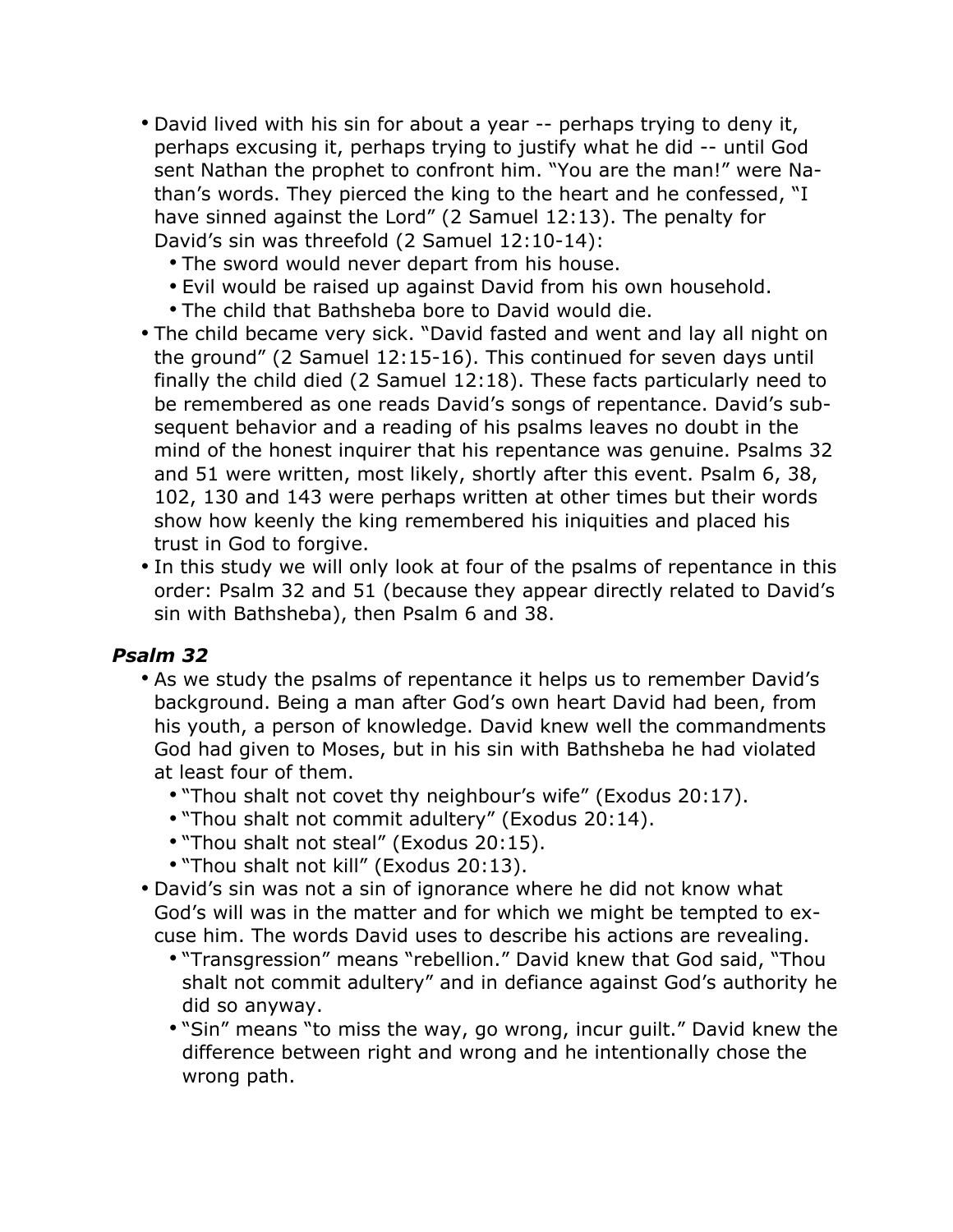- "Iniquity" means "perversity or depravity; that which is twisted and crooked." David's actions in the matter of Bathsheba was anything but straight. Every step in his downward spiral involved perverse, twisted thinking; the very opposite of pure and sincere service to God.
- It is against this background that Psalm 32 is written. We are impressed, not by David the man of sin, but David the man of genuine repentance. There are three points in the psalm worthy of our consideration.
	- The blessed state of forgiveness (vss. 1-2). Though it did not excuse his actions, David knew that "there is none that doeth good" (Psalm 14:1; 53:1; cf. Romans 3:10, 23). He understood that all men stand before God as sinners in need of forgiveness. O, how blessed is the man who experiences God's forgiveness, from whom God removes the guilt and the burden of sin and remembers them no more. In another psalm David said, "As far as the east is from the west, so far hath he removed our transgressions from us" (Psalm 103:12). The prophet captured the spirit of forgiveness well when he affirmed that God would "cast all their sins into the depths of the sea" (Micah 7:19). True happiness cannot be found aside from forgiveness.
	- The anguish of sin (vss. 3-4). In contrast to forgiveness is the matter of the guilt of sin. Guilt is a heavy burden and a hard taskmaster. Sin not only effects one spiritually, it can and often does have physical consequences as well; consequences which David experienced. David groaned over his sin, lost his appetite and had little strength with which to go about his daily tasks of ruling. He had done wrong, he knew it and it hurt! David brought this pain upon himself and perhaps the realization of this was the worse part of his pain. Furthermore, the longer he kept silent about his sin, the worse his pain grew.
	- The sweetness of confession (vs. 5). Finally, David could bear his sin no longer and confessed, "I have sinned against the Lord" (2 Samuel 12:13). Note that no less than four times David uses the little word "my" in Psalm 32:5 -- my sin, my iniquity, my transgressions, my sin. He acknowledged to God that it was he who had sinned; he did not try to blame anyone else or attempt to excuse what he had done. Up to this point he had been trying to hide his sin, but now he brought it out in the open and confessed it.
- Warren Wiersbe made this excellent observation, "What is 'confession of sin?' It is much more than simply admitting we have sinned. The Hebrew word means 'to acknowledge,' while the Greek word (as in 1 John 1:9) means 'to say the same thing' … True confession of sin is not just with the lips, for there must also be a broken heart (Psalm 51:16-17)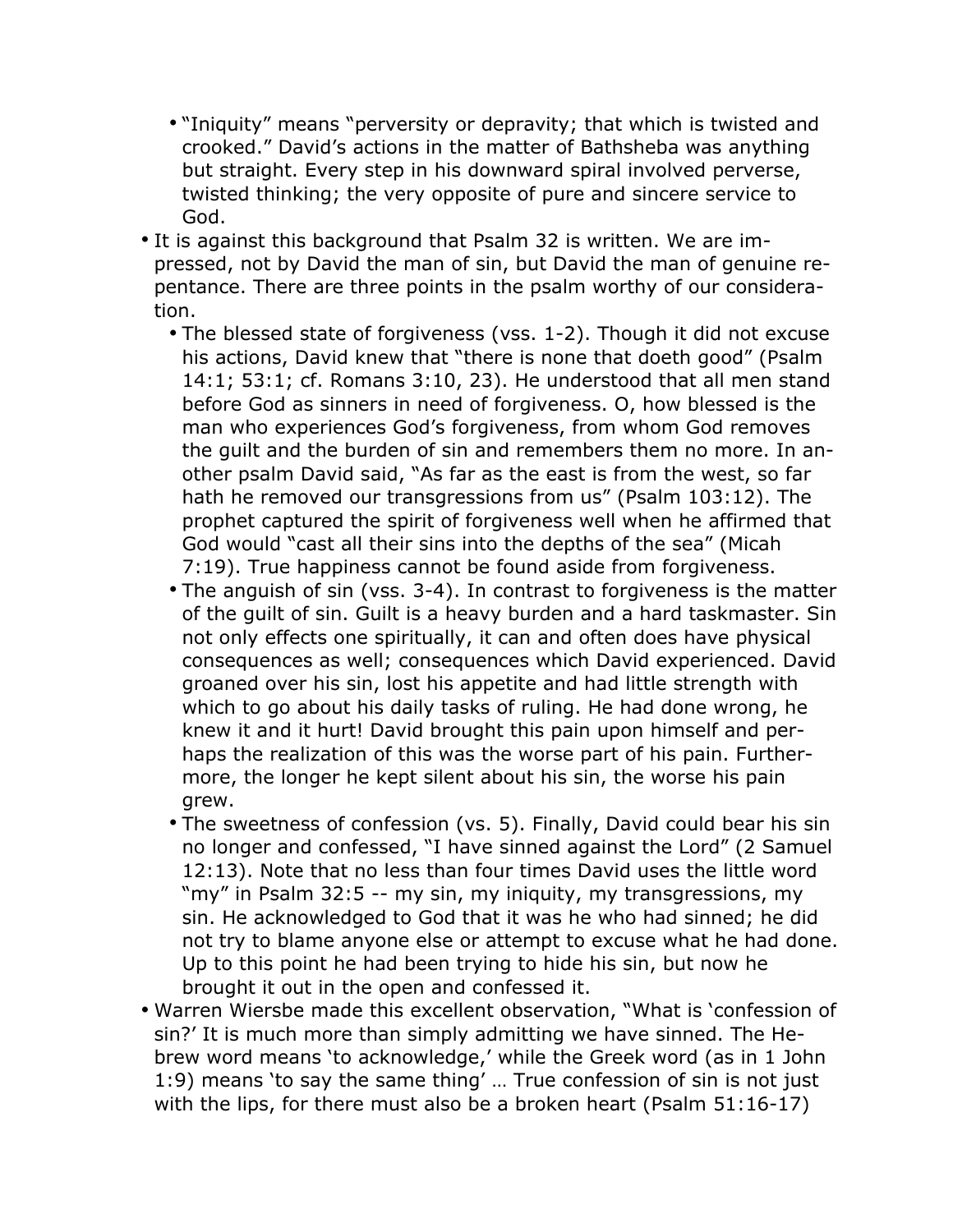and a surrendered will. When we confess our sins, we acknowledge that what God says about them is true. We also judge our sins and turn from them (1 Corinthians 11:31). What many people think is confession of sin is really only excusing sin and looking for a way to escape from the consequences!" (*Meet Yourself In The Psalms*, p. 58).

- It is difficult to know whether Psalm 32 or Psalm 51 was written first. It probably does not matter because both seem to have been written near the same time and the motivation for each derived from the same event, i.e. David's sin with Bathsheba. Even though these are psalms of confession and repentance of sin, perhaps because they are psalms of confession and repentance, the more we read these psalms the more we understand why God called David, "a man after mine own heart, which shall fulfill all my will" (Acts 13:22).
- It is in the reading and study of these psalms that we see the heart of a man who longs for a pure, unfettered, unencumbered relationship with God more than anything else. The effects of sin are clearly seen in this psalm.
	- Sin affects the eyes (vs. 3). All David could see were his sins. "My sin is ever before me." He could not forget about them. Every decision he made, every judgment he rendered was made more difficult because his thoughts were burdened by his sins. One might ask, "Why? Why be so concerned about mistakes?" The reason is simple -- David realized that his own foolish behavior damaged his relationship with God.
	- Sin affects the ears (vs. 8). The grief over his own sinful behavior and the realization that he had disappointed his God made David lose the sound of joy and gladness. How can a man be happy, how can he make merriment, when by his own actions he is alienated from the One he loves most?
	- Sin affects the heart (vss. 10-12). David prayed that God would, "Create in me a clean heart" (vs. 10) indicating that he understood how corrupt his heart had become. He realized that lust, covetousness, adultery, stealing, deceit and murder came from perverse thinking and corruption of heart (cf. Matthew 15:18-20).
	- Sin affects the lips (vss. 13-15). When one is guilty of stealing it is difficult to teach others that they should not. David felt that he could not teach until his relationship with God was restored (vss. 12-13). Furthermore, the sweet singer of Israel was rendered incapable of doing what he loved (singing praises) until he obtained God's deliverance (vs. 14).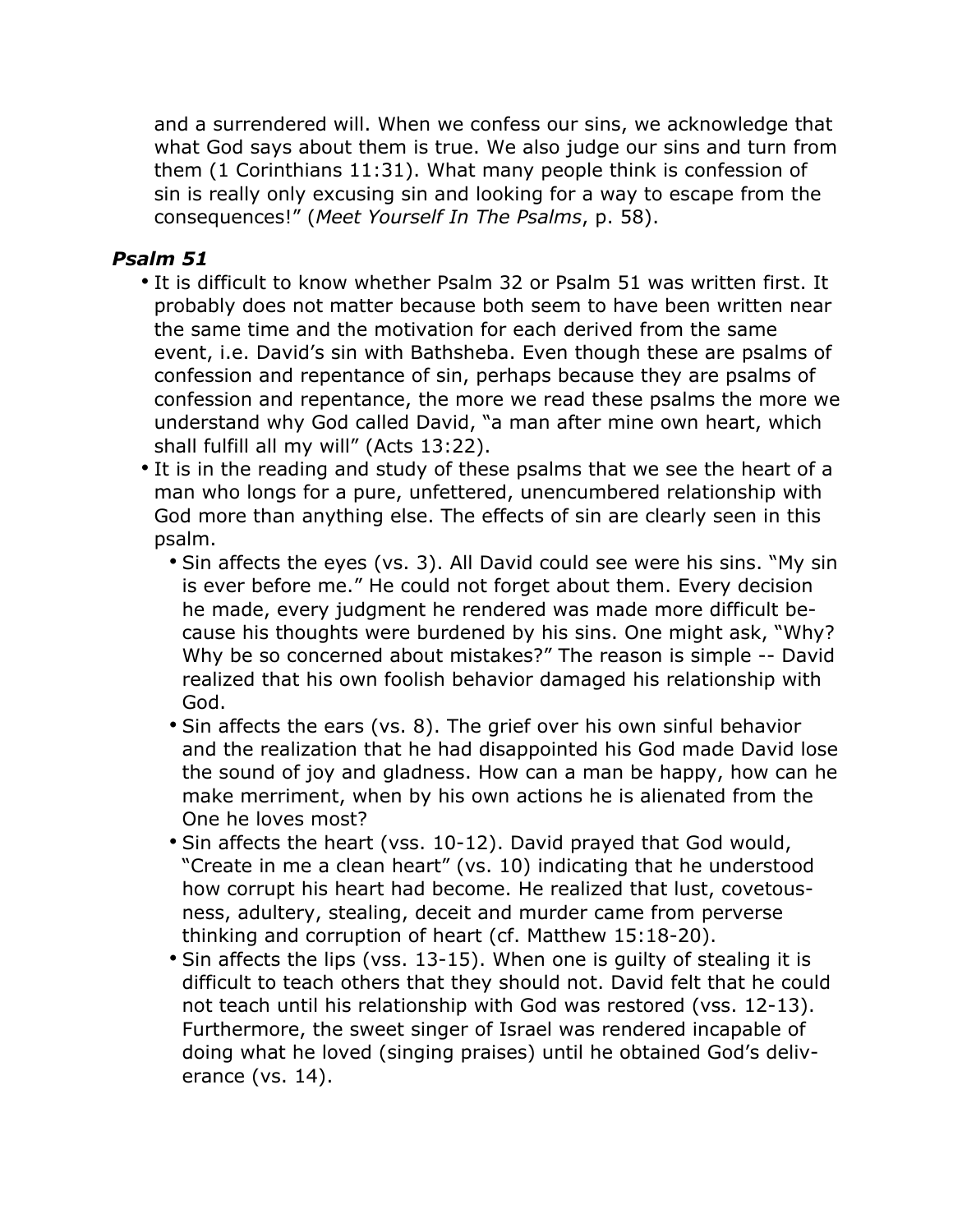- As we emphasized the words David used to describe his sins, look now at the words and phrases he uses to ask for forgiveness. Phrases like "wash me" (vss. 2, 7), "cleanse me " (vs. 2), "purify me" (vs. 7), "restore me" (vs. 12), "uphold me" (vs. 12), "deliver me" (vs. 14). It is quite clear that David saw the true nature of sin: filthy, defiling and alienating. David affirmed, "The sacrifices of God are a broken spirit: a broken and a contrite heart, O God, thou wilt not despise" (Psalm 51:17).
- Broken by the realization of what he had done, David begged, "Have mercy upon me, O God, according to thy lovingkindness: according unto the multitude of thy tender mercies blot out my transgressions. Wash me throughly from mine iniquity, and cleanse me from my sin" (Psalms 51:1-2).

- As we study the psalms, particularly the psalms of repentance, we find ourselves wanting to know more about the exact conditions under which each was written and the precise time of their writing. In most cases we are left to a careful examination of the text for these clues which often are the key to understanding what was written.
- Psalm 6 was written at a time in David's life when he faced many adversaries (vs. 7), workers of iniquity (vs. 8) and men whom he considered to be his enemies (vs. 10). In these adversarial relationships David felt the rebuke and chastening of the Lord (vs. 1). Perhaps David felt that his problems were of his own making and are now compounded by the sins of others. There are four noteworthy points in this psalm.
	- David's condition. The king is "pining away" (vs. 2), wasting away in mourning, because of painful circumstances created by his own misdeeds. Sleepless nights and countless tears are the rewards of his behavior (vs. 6). Have you ever been there? David felt sick to his bones (vs. 2). He felt alienated from God and lost (vs. 4). Do you know the feeling?
	- David's request. David needed healing for his sickness (vs. 2). He needed to feel again the presence of the Lord so he begged, "Return, O Lord, deliver my soul" (vs. 4). Feeling lost, without guidance, he plead with the Lord, "Save me" (vs. 4). Have you prayed David's prayer?
	- David's God. If, as David believed, his problems were the result of his own sins and compounded by enemies, the king had only one place to turn -- to his God. Perhaps one of the most impressive points one can see in David's character is his concept of God. David saw God as a God of righteous judgment who could and did get angry when His subjects sinned (vs. 1; cf. 51:4). Yet, in his repentance,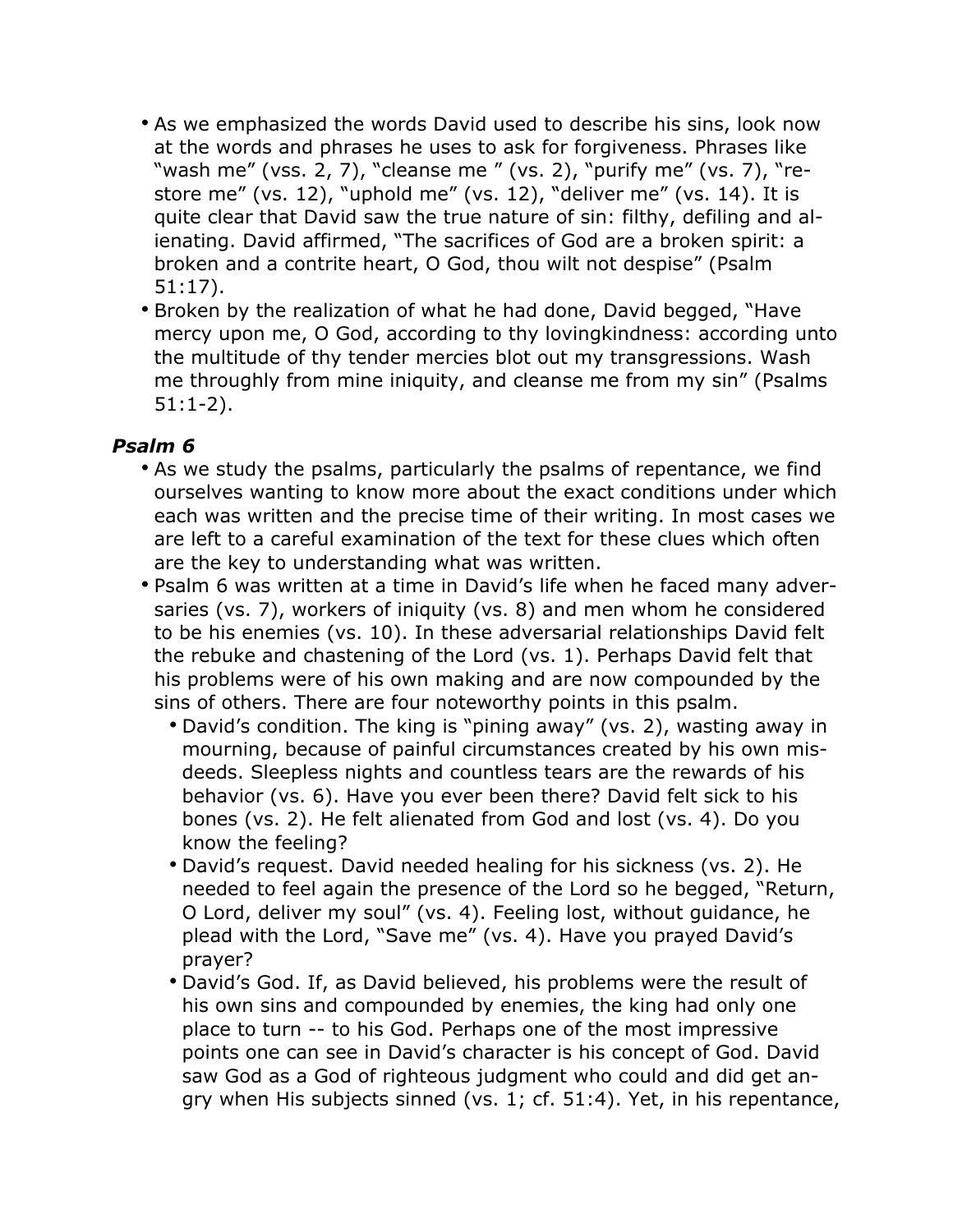David believed in a God who would heal the sick, restore fellowship and offer guidance (vss. 2, 4).

- Notice the balance in David's view of God. God is just and righteous, but He is also a God of forgiveness and guidance.
- Too often, our view of God is distorted. We often fail to see God as so holy that He cannot abide with sin and thus exercises His wrath upon the guilty.
- David's confidence. If David felt the sting of God's wrath, he never did waiver in his confidence in God to forgive his sin. Remember that we are talking about the shepherd boy who faced the lion and the bear with faith in God (1 Samuel 17:34-35). This is David who faced the giant of the Philistines, Goliath of Gath, with only a sling and five small stones (1 Samuel 17:45). Now he is facing perhaps the biggest obstacle of his life, his own failure, but his confidence is in God. David had confidence that God beheld his pain and heard his prayer (vss. 8-9).

- A psalm is a song; poetry set to the motion of rhythm. Song writers, or psalmists, are by their nature reflective people. They write about real life and their emotions. Sometimes their songs are songs of joy and happiness but sometimes those songs are about heartache and pain. Most people have a preference to particular songs, even spiritual songs, because they associate with their message. As we study this particular psalm we want to notice six points.
	- Suffering. Psalm 38 is a song about suffering, real suffering. This suffering covered a wide spectrum. David suffered physically (vss. 3, 5- 7). He suffered emotionally (vss. 8, 18). He suffered socially as friends rejected him (vs. 11). Much of this suffering came at the hand of his enemies (vss. 12, 16, 19).
	- Suffering because of sin. Suffering is not always the result of one's own sin. Sometimes innocent people suffer because of the sin of others and sometimes that suffering takes place because "time and chance happeneth to them all" (Ecclesiastes 9:11). There are a number of different reasons why people suffer. However, there is no doubt in this psalm that David felt his suffering to be the result of his own sinful behavior. He refers to "my sin … my iniquities … my foolishness" (vss. 3-5, cf. vs. 18). Earlier in this lesson we studied the words "sin" and "iniquity" and what they imply. Interestingly, the psalmist here adds the word "foolishness" to his list of synonyms for sin. "Foolishness" means to ignore wisdom and implies irrational conduct that can only end in disaster.